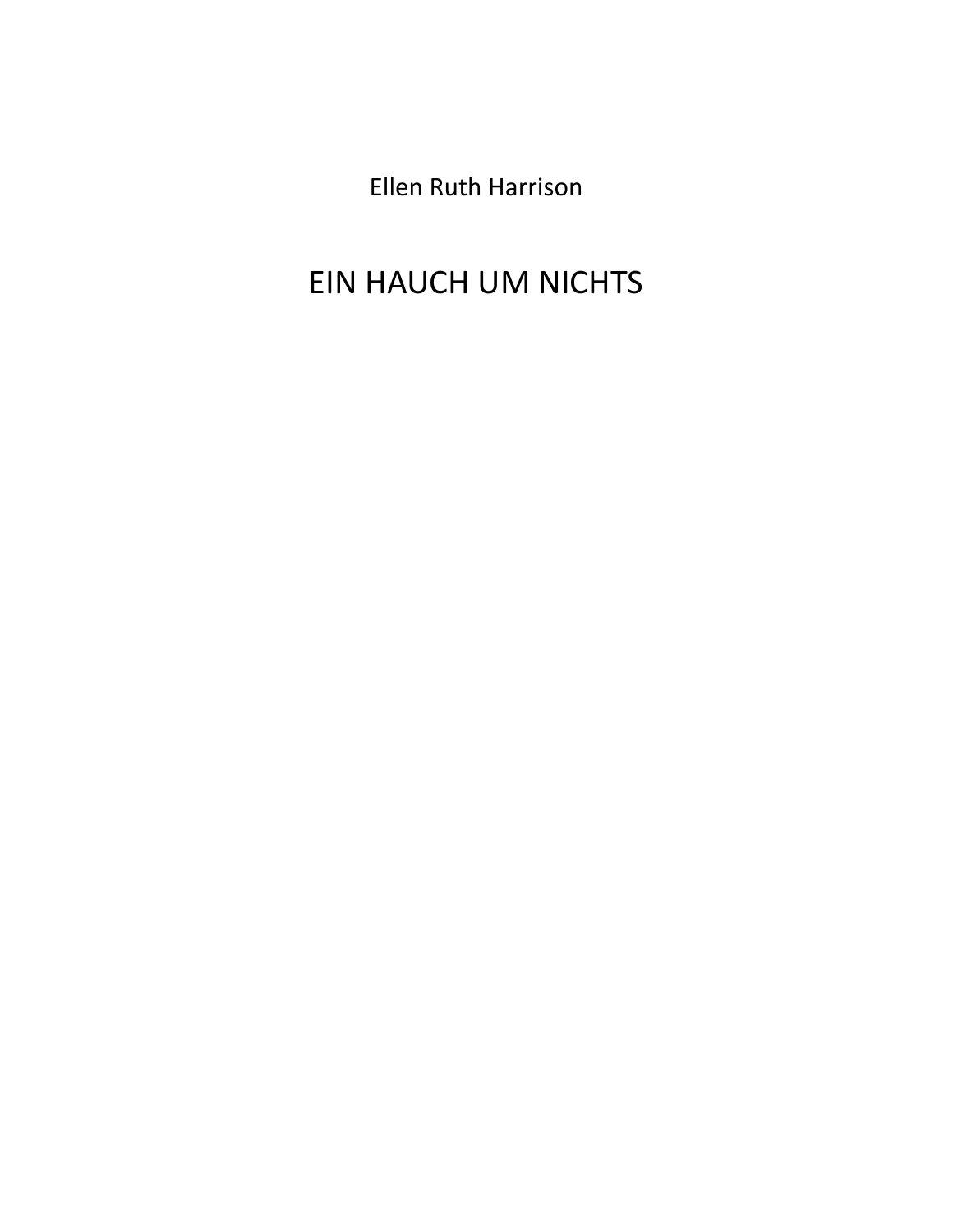## **Ellen Ruth Harrison**

## **EIN HAUCH UM NICHTS**

*for B*b *Clarinet*

The title, *Ein Hauch um Nichts*, can best be understood in the context from which it has been drawn: the last stanza in one of Rainer Maria Rilke's Sonnets *to Orpheus*. 

In Wahrheit singen, ist ein andrer Hauch. Ein Hauch um Nichts. Ein Wehn im Gott. Ein Wind.

*True singing is a different breath.* A breath for nothing. A wafting in God. A wind.

I became interested in the poems of Rainer Maria Rilke after hearing a wonderful setting of four of his sonnets by my friend Cindy Cox. While reading through them, I was very taken by the third sonnet in which he writes, "Song is being. For the god, a simple matter. But when do we *exist?* . . . True singing is a different breath..." I was particularly struck by the sound and elusive meaning of *Ein Hauch um* Nichts, part of a line that evokes the lyrical, singing quality of the clarinet.

Duration: circa 5 minutes

ellenruthharrison.com ellen.harrison@uc.edu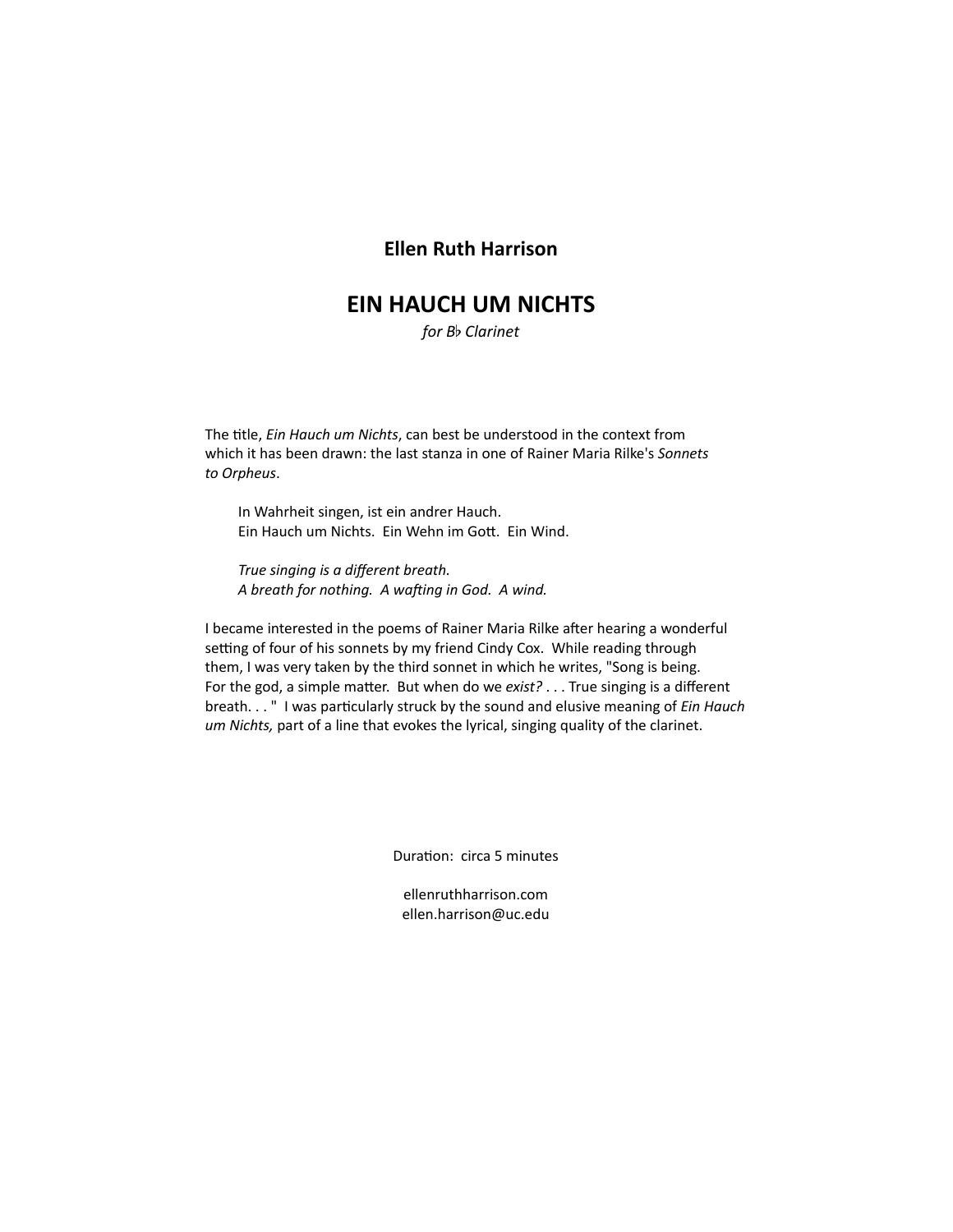## Ein Hauch um Nichts

*for David Schneider*

Ellen Ruth Harrison (1990)









© 1990 Ellen Ruth Harrison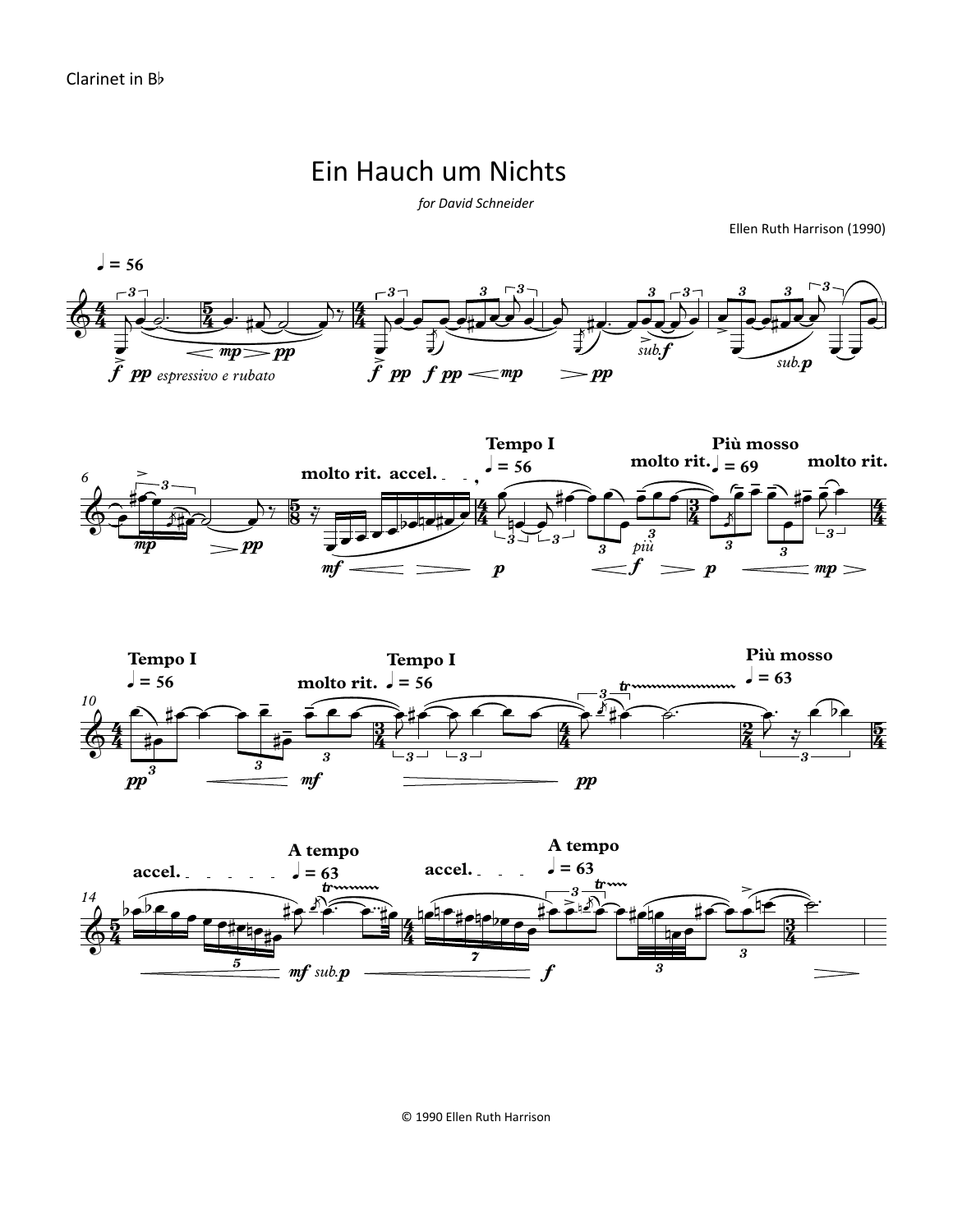









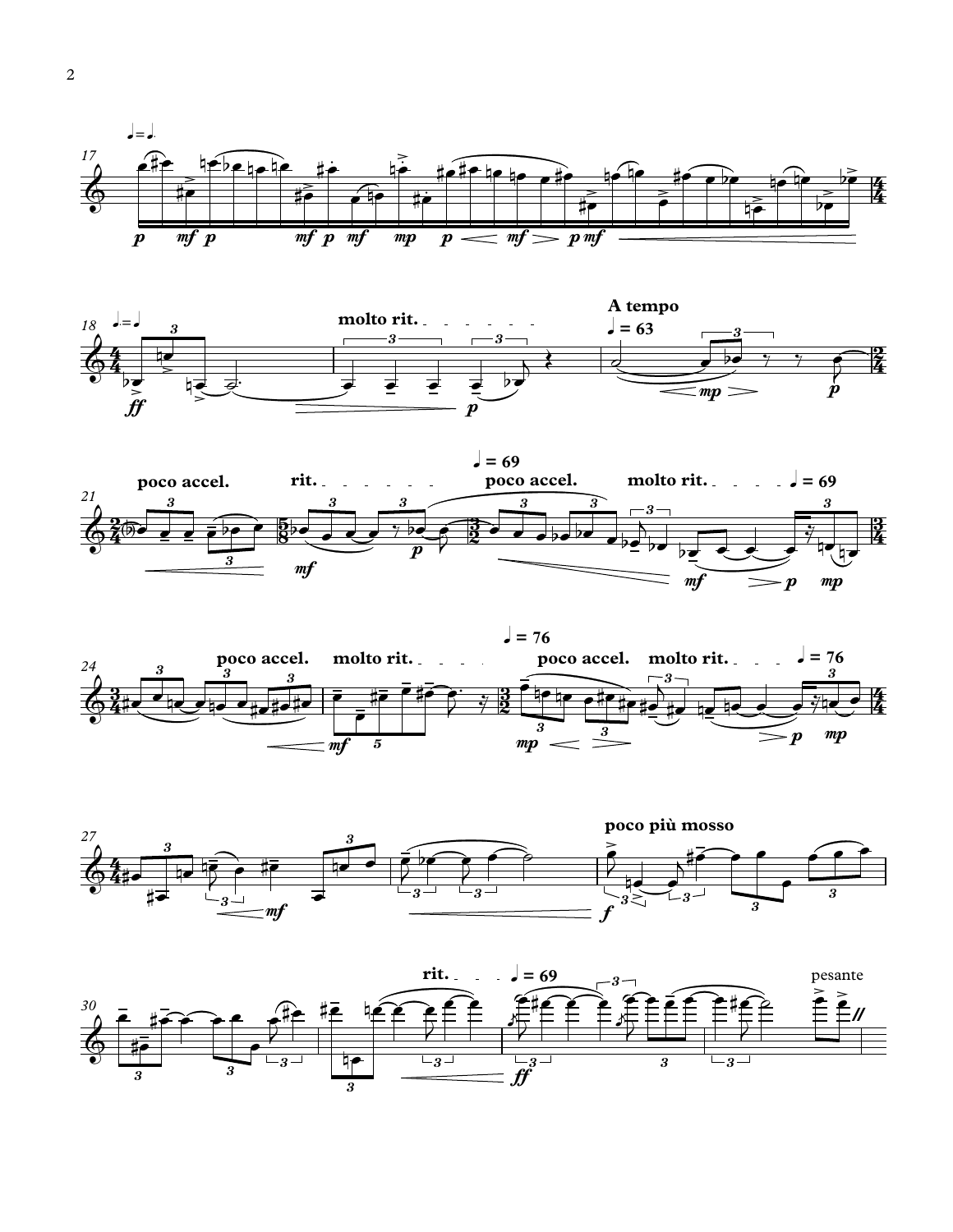